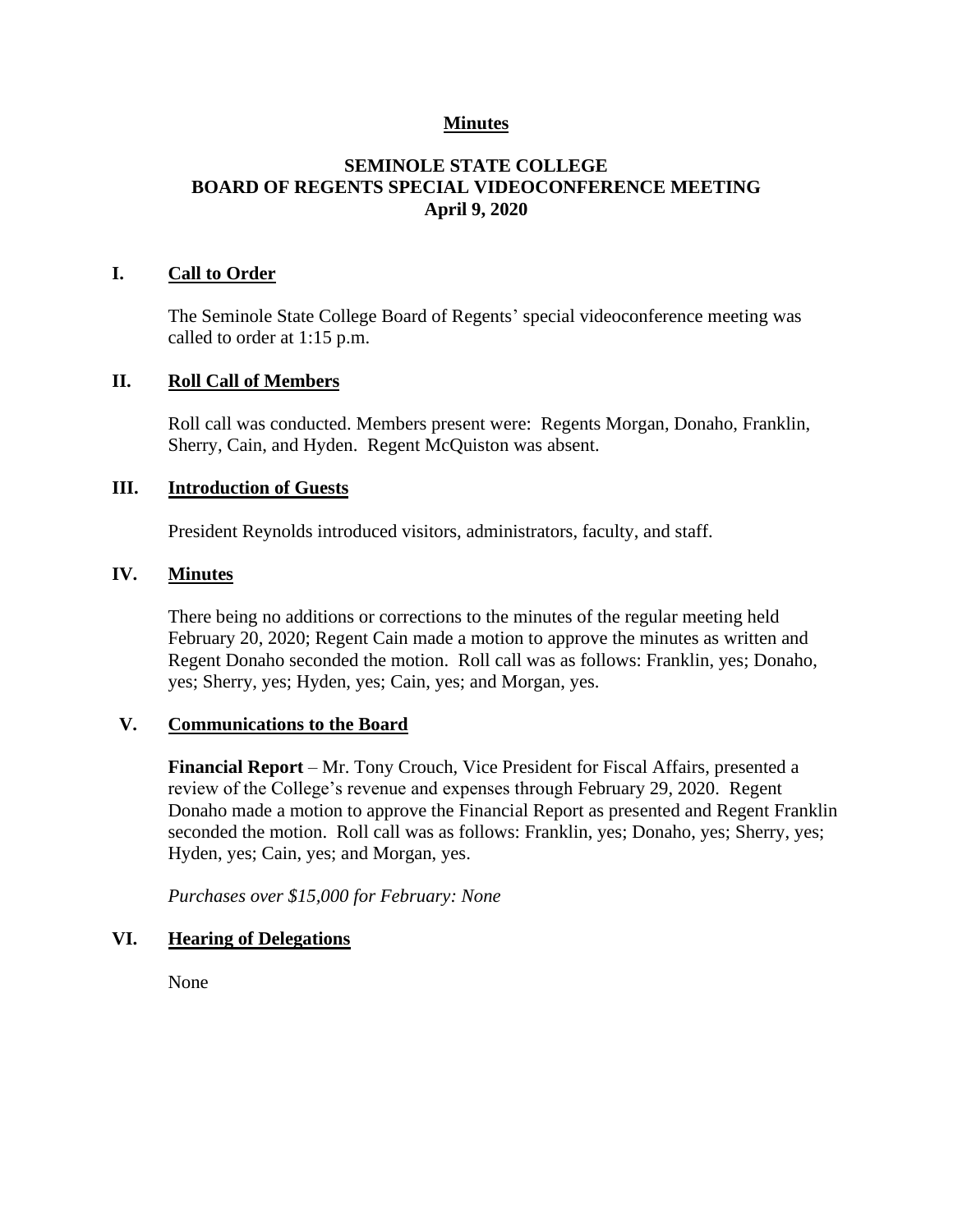Minutes SSC Board of Regents Regular Meeting February 20, 2020 Page 2

## **VII. Business**

#### **Ratification of revision to Board Policy II-4-19 regarding administrative leave**–

President Reynolds presented the Board with a copy of Policy II-4-19 regarding administrative leave. She stated that this change will reflect the expansion of this policy to be able to grant administrative leave for circumstances beyond inclement weather. This will broaden the allowed requirements for the current pandemic situation and any future situations that may arise. Regent Sherry made a motion to approve the policy change to Policy II-4-19 as written. Regent Hyden seconded this motion. Roll call was as follows: Franklin, yes; Donaho, yes; Sherry, yes; Hyden, yes; Cain, yes; and Morgan, yes.

**Approval to grant Emeritus Status to Cynthia Yerby** – President Reynolds discussed the Board Policy requirements regarding the awarding of Emeritus Status to former employees. President Reynolds recommended approval of awarding Emeritus Status to Cynthia Yerby. Regent Hyden made a motion to grant Emeritus Status to Cynthia Yerby and Regent Sherry seconded this motion. Roll call was as follows: Franklin, yes; Donaho, yes; Sherry, yes; Hyden, yes; Cain, yes; and Morgan, yes.

**Approval to grant Emeritus Status to Paula Rutledge** – President Reynolds discussed the Board Policy requirements regarding the awarding of Emeritus Status to former employees. President Reynolds recommended approval of awarding Emeritus Status to the late Paula Rutledge. Regent Hyden made a motion to grant Emeritus Status to Paula Rutledge and Regent Sherry seconded this motion. Roll call was as follows: Franklin, yes; Donaho, yes; Sherry, yes; Hyden, yes; Cain, yes; and Morgan, yes.

**Approval to grant Emeritus Status to Kelly Chastain** – President Reynolds discussed the Board Policy requirements regarding the awarding of Emeritus Status to former employees. President Reynolds recommended approval of awarding Emeritus Status to Kelly Chastain. Regent Donaho made a motion to grant Emeritus Status to Cynthia Yerby and Regent Hyden seconded this motion. Roll call was as follows: Franklin, yes; Donaho, yes; Sherry, yes; Hyden, yes; Cain, yes; and Morgan, yes.

**Approval to grant Emeritus Status to Dave Helseth** – President Reynolds discussed the Board Policy requirements regarding the awarding of Emeritus Status to former employees. President Reynolds recommended approval of awarding Emeritus Status to Dave Helseth. Regent Franklin made a motion to grant Emeritus Status to Dave Helseth and Regent Sherry seconded this motion. Roll call was as follows: Franklin, yes; Donaho, yes; Sherry, yes; Hyden, yes; Cain, yes; and Morgan, yes.

**Selection of final Phase One projects for a Guaranteed Performance Contract with Energy Solutions Professionals** – President Reynolds presented the Board with information about the selection of the final phase one projects identified by Energy Solution Professionals during their audit of campus. After meetings and reviews with